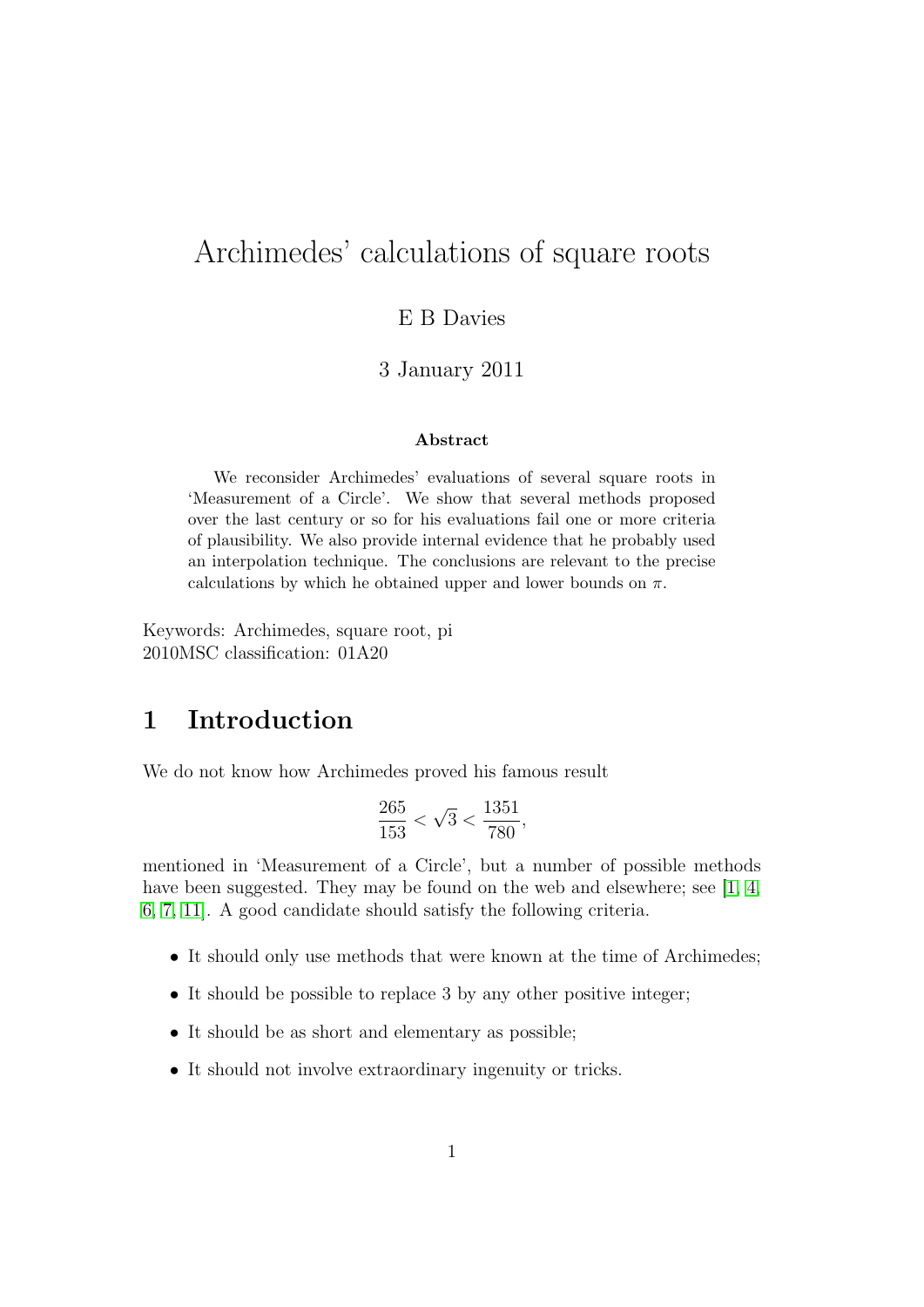Some of the proposals discussed by Heath in [\[7,](#page-13-3) pp. 51, 52] fail the first test, unless some much later authors were describing methods that had been known centuries before their own time.

Section 4 describes a new 'interpolation' method that meets all four criteria, and that, if correct, would further confirm Archimedes' understanding of limits. In Section 6 we prove that Archimedes' lower bound cannot be obtained by Hero's method. Section [7](#page-10-0) discusses a number of much harder square roots that Archimedes calculates in the course of obtaining his even more famous upper and lower bounds

$$
3\frac{10}{71} < \pi < 3\frac{1}{7}.
$$

Several quite difficult new issues emerge, but it is again likely that Archimedes used an interpolation method to calculate the square roots.

Before starting we mention three standard problems in this type of enterprise. Euclid's Elements survives in a variety of substantially different versions, all of which are copies made hundreds of years after he died. Although he must have written it around 300 BC, little is known about him personally. For this reason the word Euclid should be regarded as a label rather than a name. See [\[3,](#page-13-5) Chap. 2, 4] and [\[6,](#page-13-2) pp. 354-361] for more detailed accounts of this issue. Two comprehensive sources of the Elements are [\[8\]](#page-13-6) and [\[5\]](#page-13-7), but a valuable summary may also be found at [\[9\]](#page-13-8).

Archimedes of Syracuse (c. 287-212 BC) is a less shadowy figure than Euclid, but our knowledge of his mathematical work is similarly indirect. His 'Measurement of a Circle' survives via numerous copies and translations of a ninth century document written in Constantinople, [\[7,](#page-13-3) pp.25-27]. It is also a part of the famous Archimedes palimpsest, transcribed in the tenth century, overwritten in the thirteenth century and discovered in 1906 by Heiberg. The palimpsest is now being studied by means of sophisticated imaging techniques at the Walters Art Museum in Baltimore, [\[2\]](#page-13-9).

The second problem is that with the knowledge of later developments, one can easily read more into an ancient text than is there. In particular, it is tempting to assume that an author was aware of what now seems to be an obvious development of an idea in his surviving work. It has, for example, been argued that Euclid and his immediate successors did not understand the fundamental theorem of arithmetic in the way that we now do, [\[12\]](#page-14-0). One must constantly be aware of the dangers of falling into such a trap.

The third problem is finding a satisfactory compromise between notation and concepts that Archimedes would have understood and our very different way of expressing the problems of interest. This article uses modern terminology for the calculations, including the free use of negative numbers, but only in circumstances in which there seems to be no problem with rewriting the arguments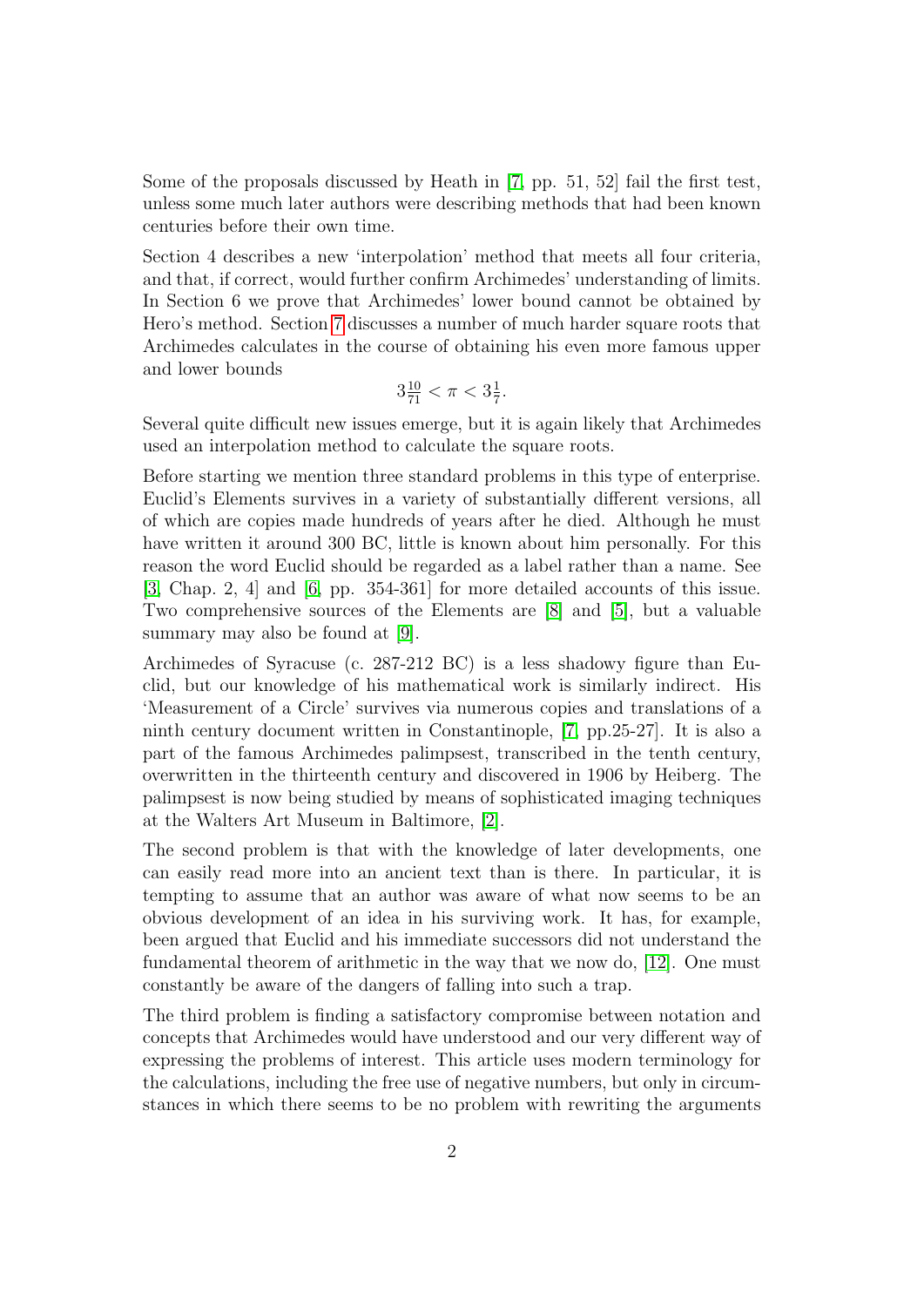appropriately.

Throughout the paper Roman letters are used to denote natural numbers and Greek letters to denote fractions or other real numbers. All numerical values are rounded down so that the digits presented are digits of the exact value.

# 2 Brute force

The brute force method involves calculating  $m^2$  and  $3n^2$  for all m, n up to 1351, and then finding m, n such that  $m^2 - 3n^2$  is very small. If one calculates one square per minute, producing such a table would take twenty-four hours, and the table would then be available for other uses. The squares need not be calculated ab initio because of the identity  $(n + 1)^2 = n^2 + 2n + 1$ ; this has the independent advantage that one can detect occasional errors by examining the result for every  $n$  that is a multiple of 10. Napier and others completed much more arduous tasks before computers were invented. The fact that the method fails the third of our tests is not decisive, in spite of the complexities of Greek arithmetic when dealing with numbers much bigger than a thousand. Archimedes might have used this method, but it would have been much more laborious than the interpolation method that we describe in Section [4.](#page-4-0)

Table [1](#page-2-0) shows a fragment of a systematic calculation of the squares of the first thousand natural numbers.

| $120^2 = 14400$ | $3 \times 120^2 = 43200$ |
|-----------------|--------------------------|
| $+241$          | $+723$                   |
| $121^2 = 14641$ | $3 \times 121^2 = 43923$ |
| $+243$          | $+729$                   |
| $122^2 = 14884$ | $3 \times 122^2 = 44652$ |
| $+245$          | $+735$                   |
| $123^2 = 15129$ | $3 \times 123^2 = 45387$ |
| $+247$          | $+741$                   |
| $124^2 = 15376$ | $3 \times 124^2 = 46128$ |

<span id="page-2-0"></span>Table 1: Calculations of squares

Table [2](#page-3-0) presents a selection of the results of the calculations indicated above. Table 2 presents a selection of the results of the calculations indicated above.<br>In the second column the upper bounds to  $\sqrt{3}$  are displaced slightly to the right.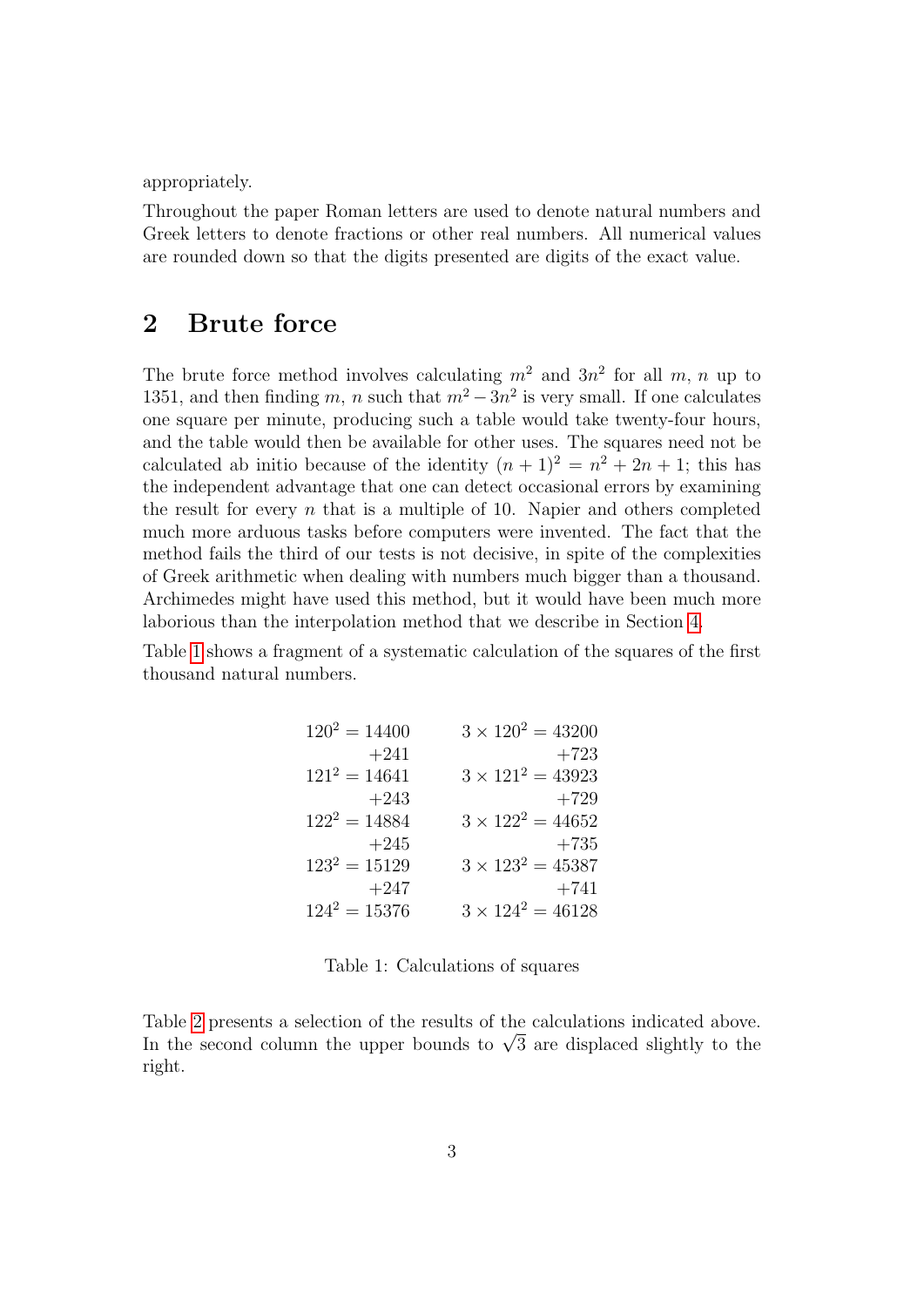$$
5^2 - 3 \times 3^2 = -2,
$$
  
\n
$$
7^2 - 3 \times 4^2 = 1,
$$
  
\n
$$
19^2 - 3 \times 11^2 = -2,
$$
  
\n
$$
26^2 - 3 \times 15^2 = 1,
$$
  
\n
$$
7^2 - 3 \times 41^2 = -2,
$$
  
\n
$$
26^2 - 3 \times 15^2 = 1,
$$
  
\n
$$
5/3 = 1.6,
$$
  
\n
$$
7/4 = 1.75,
$$
  
\n
$$
9/11 \sim 1.727272,
$$
  
\n
$$
26/15 \sim 1.733333,
$$
  
\n
$$
71^2 - 3 \times 41^2 = -2,
$$
  
\n
$$
97/56 \sim 1.732142,
$$
  
\n
$$
265^2 - 3 \times 153^2 = -2,
$$
  
\n
$$
362^2 - 3 \times 209^2 = 1,
$$
  
\n
$$
989/571 \sim 1.732026,
$$
  
\n
$$
989^2 - 3 \times 571^2 = -2,
$$
  
\n
$$
989/571 \sim 1.732049,
$$
  
\n
$$
1351^2 - 3 \times 780^2 = 1,
$$
  
\n
$$
1351/780 \sim 1.732051.
$$

<span id="page-3-0"></span>Table 2: Results of brute force calculations

#### 3 Pell's equation

It is often suggested that Archimedes might have solved the equations  $a^2-3b^2=$ m for  $m = 1$  and  $m = -2$  systematically; it should be mentioned here that  $a^2 - 3b^2 = -1$  has no integer solutions. We argue that this is not plausible on historical grounds.

The equation  $a^2 - cb^2 = m$  is often called Pell's equation, particularly when  $m = 1$ , because of an unfortunate error; it has nothing to do with Pell. It is obviously equivalent to  $(a/b)^2 - c = m/b^2$ , so any integer solution with b large obviously equivalent to  $u/v$  =  $c = m/v$ , so any integer solution with v large and m small yields an accurate rational approximation to  $\sqrt{c}$ . This method and *m* sman yields an accurate rational approximation to  $\sqrt{c}$ . This method is indeed one of the best ways of approximating  $\sqrt{c}$ , and the main problem is finding evidence that Archimedes would have been able to solve the equation when  $c = 3$ . The situation is as follows.

It is known from cuneiform clay tablets that the Babylonians were able to calculate square roots accurately long before the time of Archimedes, but there is no contemporary evidence of how they did this. In the fifth century AD Proclus claimed that the Pythagoreans calculated the square root of 2 by using the following fact, which I have rewritten in modern notation. If  $a_n$ ,  $b_n$  satisfy  $a_n^2 - 2b_n^2 = \pm 1$  and one puts  $a_{n+1} = a_n + 2b_n$ ,  $b_{n+1} = a_n + b_n$  then  $a_{n+1}^2 - 2b_{n+1}^2 =$  $⊓1.$  Starting from  $a_1 = b_1 = 1$  this generates a sequence of steadily improving upper and lower bounds alternately. This is, in fact, a systematic procedure for solving Pell's equation when  $c = 2$  and  $m = \pm 1$ .

Proclus's claim may have been based on guesswork or on documentary sources that are now lost. One has to be careful not to accept it uncritically, because he would have known the much later work on such equations by Diophantus of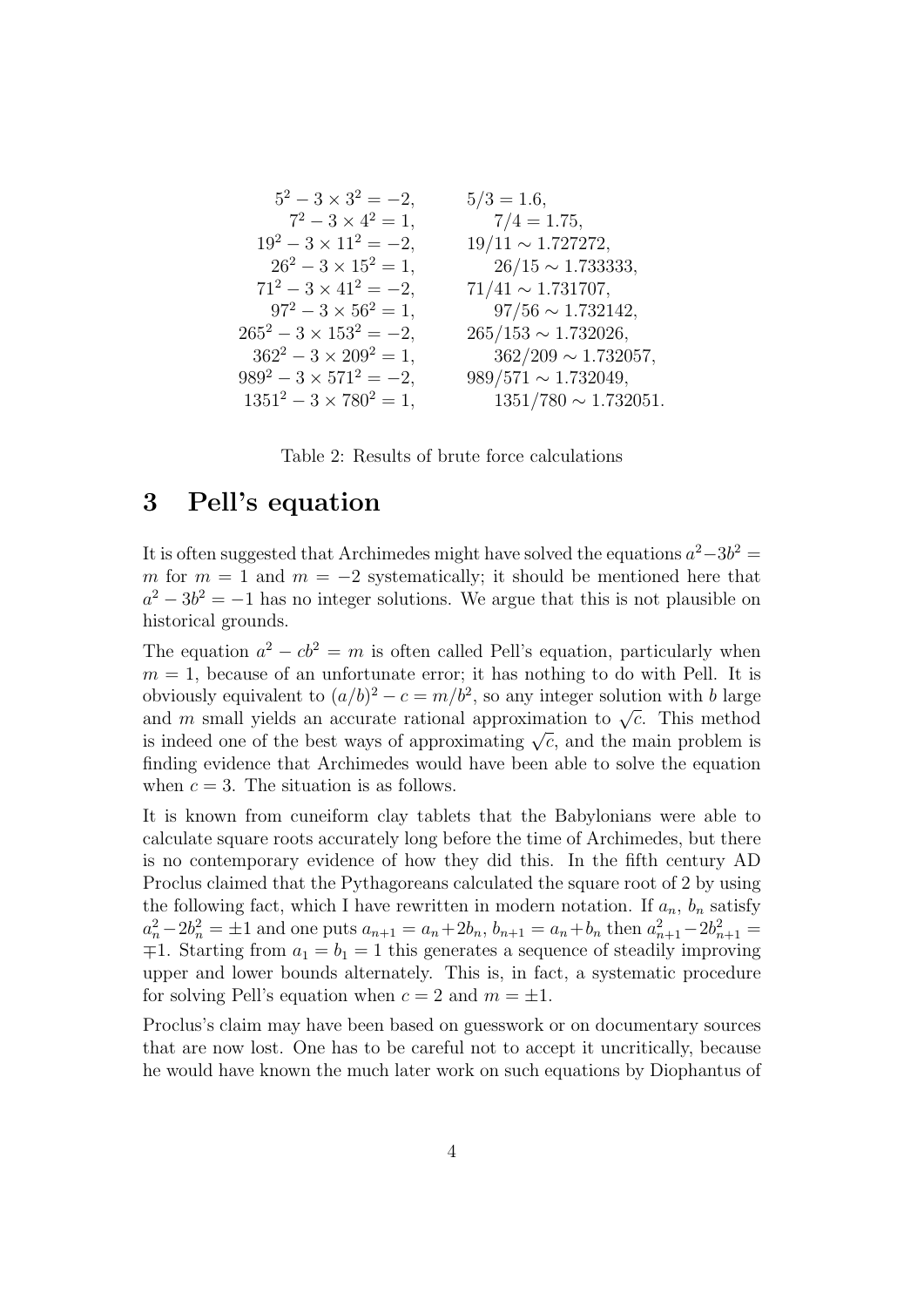Alexandria, written in the third century AD. However he quotes the identity

$$
(a+2b)^2 - 2(a+b)^2 = -(a^2 - 2b^2)
$$

from the Elements, Book 2, Prop. 10. This makes a reasonable case for believing Proclus, but it does not imply that Archimedes was able to generalize the procedure to  $c = 3$ . Indeed there is no evidence to support this. Solving such equations might now seem elementary, but the evidence is that it took many hundreds of years before the relevant theory became routine knowledge; see [\[13,](#page-14-1) Chap. 5B]. Some of the identities needed look very artificial if one does not express them in term of quadratic arithmetic in the ring  $\mathbf{Z}(\sqrt{c})$ , within which the equation can be rewritten in the form  $(a + b\sqrt{c})(a - b\sqrt{c}) = m$ .

#### <span id="page-4-0"></span>4 An interpolation method

We describe the method in modern notation for the convenience of the reader, and explain its relationship with the use of continued fractions in the next section. The method differs from others in that it starts with two approximations rather than one, and passes by an elementary calculation to a new pair of approximations.

The only result that we use is the fact that

<span id="page-4-1"></span>
$$
\frac{v}{u} < \frac{y}{x} \qquad \text{implies} \qquad \frac{v}{u} < \frac{v+y}{u+x} < \frac{y}{x}.\tag{1}
$$

We have not found this in the Elements, but it can be deduced from Book 5, Prop. 12, whose proof is logical rather than geometric. It may also be proved by modifying the proof of Prop. 12 appropriately.

One can obtain an insight into [\(1\)](#page-4-1) by considering the slope of the diagonal of a parallelogram that has two adjacent edges with slopes  $v/u$  and  $y/x$  as in Figure [1.](#page-5-0) It is not obvious whether one can convert this use of coordinate geometry into a form that Euclid or Archimedes could have understood.

An alternative proof of [\(1\)](#page-4-1) involves rewriting the hypothesis in the form  $vx <$ yu and interpreting this as comparing the areas of two rectangles. The first inequality in the conclusion is rewritten in the form  $v(u + x) < (v + y)u$  and is also interpreted in terms of areas. The result is then obvious by inspecting Figure [2.](#page-5-1) The second inequality has a similar proof. This type of transformation is to be found in the Elements, Book 6, Prop. 14, and [\(1\)](#page-4-1) can be proved from Prop. 14.

Given two fractions  $\alpha = v/u$  and  $\beta = y/x$  such that  $\alpha < \sqrt{3} < \beta$ , one puts

$$
\gamma = \frac{v + y}{u + x}.
$$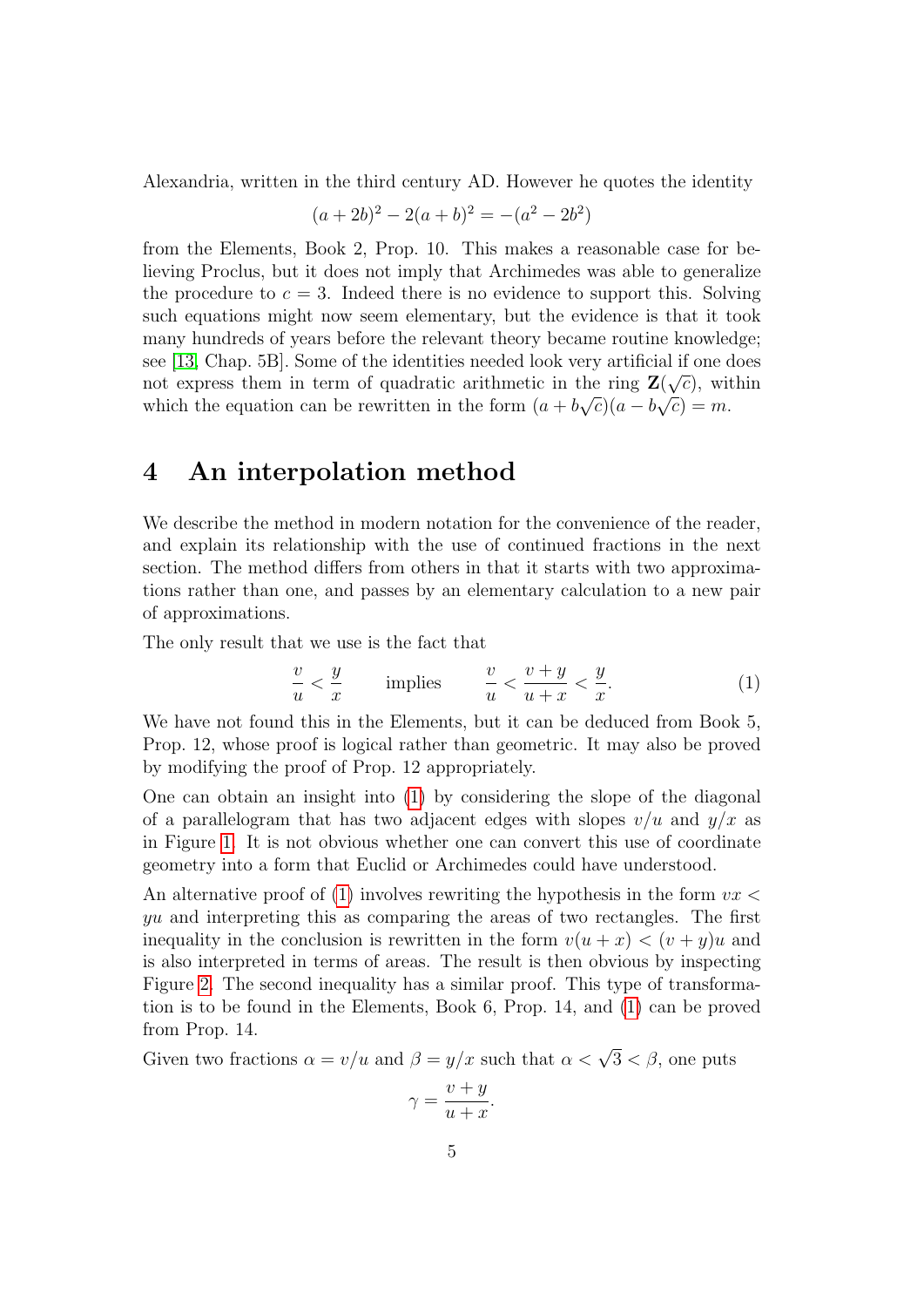

Figure 1: Interpolation using slopes

<span id="page-5-0"></span>

<span id="page-5-1"></span>Figure 2: Interpolation using areas

One then replaces  $\alpha$  by  $\gamma$  if  $\gamma < \sqrt{3}$ , or equivalently if  $(v + y)^2 < 3(u + x)^2$ , and replaces  $\beta$  by  $\gamma$  if  $\gamma > \sqrt{3}$ , or equivalently if  $(v + y)^2 > 3(u + x)^2$ , to obtain and replaces  $\rho$  by  $\gamma$  if  $\gamma > \nu$  3, or equivalently if  $(v+y)^{-} > 3(u+x)^{-}$ , to obtain a new and better enclosure of  $\sqrt{3}$ . This is repeated until the desired accuracy is achieved.

The basic idea of this method, obtaining steadily better upper and lower bounds on a number by a systematic algorithm, was used by Archimedes on many occasions. See, for example, Section [7.](#page-10-0)

A list of the first sixteen iterations of the interpolation method starting from the pair 1, 2 is shown in Table [3.](#page-6-0) It may be seen that Archimedes' upper and lower bounds are obtained by this method. However, his lower bound is by no means the best in the list. There is not enough information to explain this, but the following is plausible. He might initially have stopped calculating at

$$
\frac{265}{153} < \sqrt{3} < \frac{362}{209}.
$$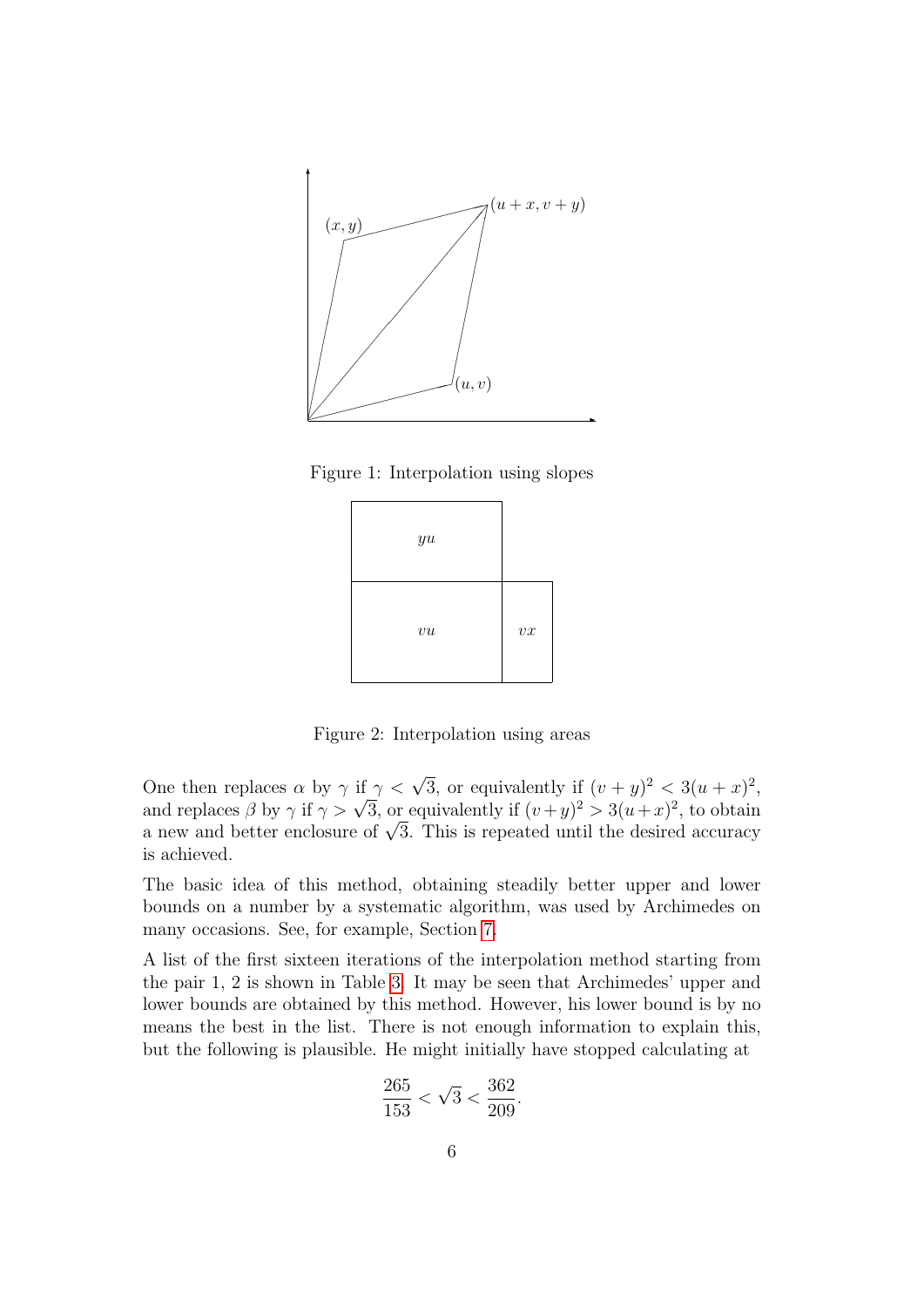$$
\frac{1}{1} < \sqrt{3} < \frac{2}{1} \qquad \frac{3}{2} < \sqrt{3} < \frac{2}{1} \qquad \frac{5}{3} < \sqrt{3} < \frac{2}{1}
$$
\n
$$
\frac{5}{3} < \sqrt{3} < \frac{7}{4} \qquad \frac{12}{7} < \sqrt{3} < \frac{7}{4} \qquad \frac{19}{11} < \sqrt{3} < \frac{7}{4}
$$
\n
$$
\frac{19}{11} < \sqrt{3} < \frac{26}{15} \qquad \frac{45}{26} < \sqrt{3} < \frac{26}{15} \qquad \frac{71}{41} < \sqrt{3} < \frac{26}{15}
$$
\n
$$
\frac{71}{41} < \sqrt{3} < \frac{97}{56} \qquad \frac{168}{97} < \sqrt{3} < \frac{97}{56} \qquad \frac{265}{153} < \sqrt{3} < \frac{97}{56}
$$
\n
$$
\frac{265}{153} < \sqrt{3} < \frac{362}{209} \qquad \frac{627}{362} < \sqrt{3} < \frac{362}{209} \qquad \frac{989}{571} < \sqrt{3} < \frac{362}{209}
$$

<span id="page-6-0"></span>Table 3: The interpolation method

If so, he would later have discovered that the upper bound on  $\sqrt{3}$  was not strong enough to obtain the lower bound that he desired on  $\pi$  and then proceeded further with the iteration above, but only recorded the improved upper bound further with the iteration above, but only recorded the improved *upper* bou<br>to  $\sqrt{3}$ , because he did not want to repeat more calculations than necessary.

The interpolation method is systematic and completely elementary, apart from depending on being able to determine whether a fraction  $a/b$  is greater than depending on being able to determine whether a fraction  $a/\nu$  is greater than<br>or less than  $\sqrt{3}$ . This is equivalent to whether  $a^2 - 3b^2$  is positive or negative. This can be decided by evaluating the squares involved, which is quite laborious when a and b are large. However, mathematicians of all eras up to the invention of pocket calculators were very skilled when carrying out arithmetic calculations.

Dominus has described a method that yields the same upper and lower bounds as those obtained by the interpolation method, [\[4\]](#page-13-1). It depends on producing as those obtained by the interpolation method, [4]. It depends on producing<br>a list of good approximations to  $\sqrt{3}$  with small numerators and denominators and then finding a pattern that can be extrapolated. It is finally necessary to check that the extrapolated values are indeed good approximations. The main problem with this method is that if one applies it to more complex problems, such as the determination of the square roots of larger numbers, no obvious pattern is likely to emerge. On the other hand the interpolation method always works because of its obvious similarity to the interval bisection proof of the intermediate value theorem.

# 5 Continued fractions

The fraction  $a/b$  can only be close to  $\sqrt{3}$  if  $m = a^2 - 3b^2$  is small relative to  $b<sup>2</sup>$ . This proves that it should be possible to find a connection between any  $\sigma$ . This proves that it should be possible to find a connection between any method of approximating  $\sqrt{3}$  by fractions and solutions of Pell's equation or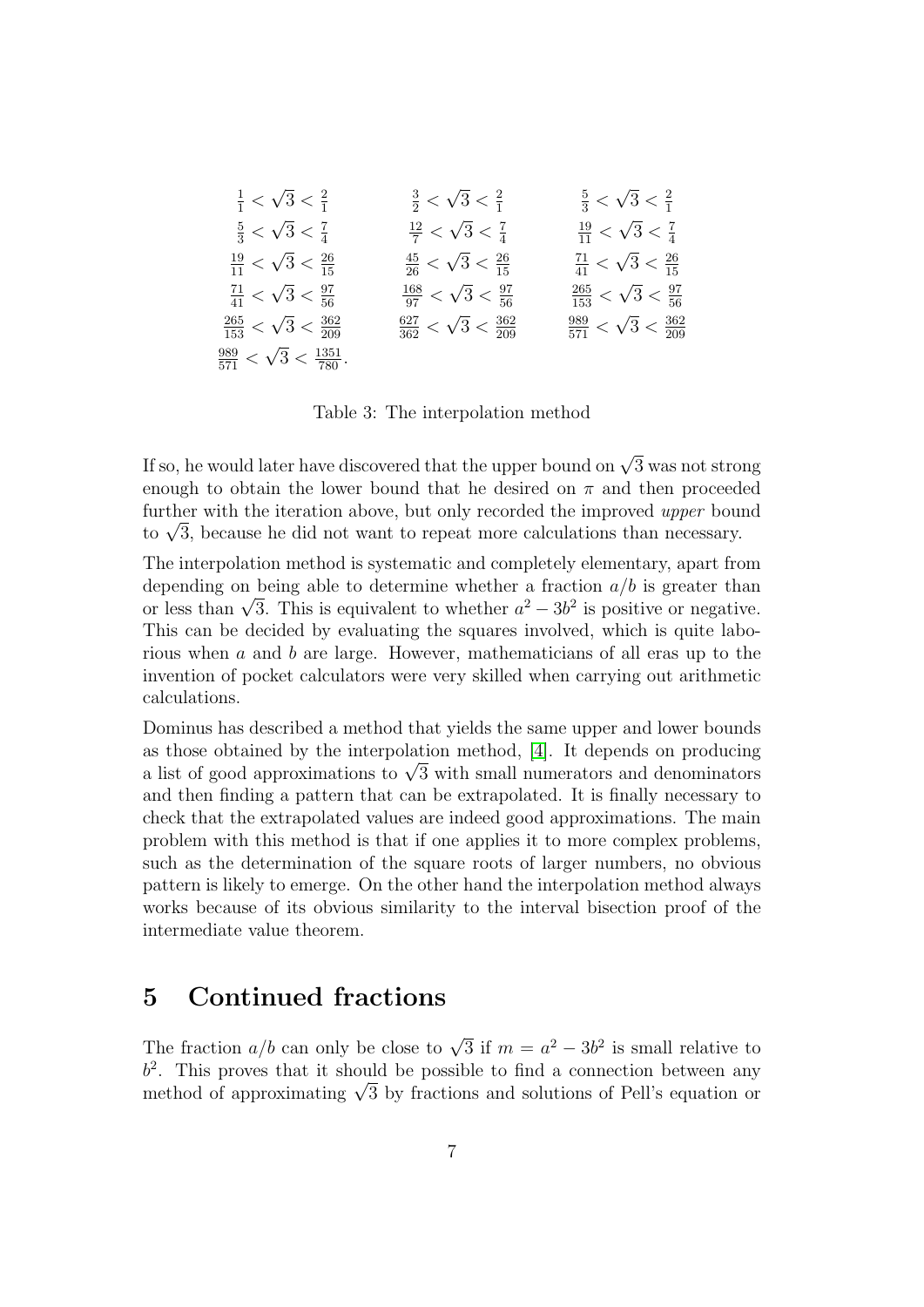some quadratic Diophantine generalization. Pell's equation is known to be connected in turn to the theory of continued fractions, [\[14\]](#page-14-2). In this section we show that the method of continued fractions is a special case of the interpolation method. This by no means implies that the theory of continued fractions underlies the calculations of the last section, which are elementary and rigorous in their own right. There is no evidence that the use of continued fraction expansions was known in classical Greece, in spite of the fact that determining the highest common factor of two numbers by using the Euclidean algorithm can be interpreted that way.

Instead of providing a complete analysis, we consider the particular case in which some positive real number  $x$  is approximated by

$$
x \sim a_1 + \frac{1}{a_2 + \frac{1}{a_3 + \frac{1}{a_4}}}
$$

where  $a_r$  are all positive integers. Some elementary algebra yields

<span id="page-7-0"></span>
$$
a_1 + \frac{1}{a_2 + \frac{1}{a_3 + \frac{1}{a_4}}} = \frac{\alpha + \beta a_4}{\gamma + \delta a_4} \tag{2}
$$

where  $\alpha$ ,  $\beta$ ,  $\gamma$ ,  $\delta$  are certain polynomials in  $a_1$ ,  $a_2$ ,  $a_3$ . Moreover

<span id="page-7-1"></span>
$$
\frac{\alpha}{\gamma} = a_1 + \frac{1}{a_2} \tag{3}
$$

and

<span id="page-7-2"></span>
$$
\frac{\beta}{\delta} = a_1 + \frac{1}{a_2 + \frac{1}{a_3}}.\tag{4}
$$

The validity of [\(2\)](#page-7-0) follows by considering the map

$$
a_4 \to a_1 + \frac{1}{a_2 + \frac{1}{a_3 + \frac{1}{a_4}}}
$$

as the composition of a sequence of fractional linear transformations on  $\mathbf{R} \cup$  $\{\infty\}$ . The equations [\(3\)](#page-7-1) and [\(4\)](#page-7-2) can then be obtained by putting  $a_4 = 0$ ,  $\infty$ respectively. These formulae show that if the positive integers  $a_1, a_2, a_3$  have already been chosen by the continued fraction method to approximate  $x$  as well as possible, then the choice of the next positive integer  $a_4$  is of exactly the type discussed in Section [4.](#page-4-0)

# 6 Hero's method

In the first century AD Hero of Alexandria described a method which converges more rapidly than the interpolation method. Perhaps over-generously, we will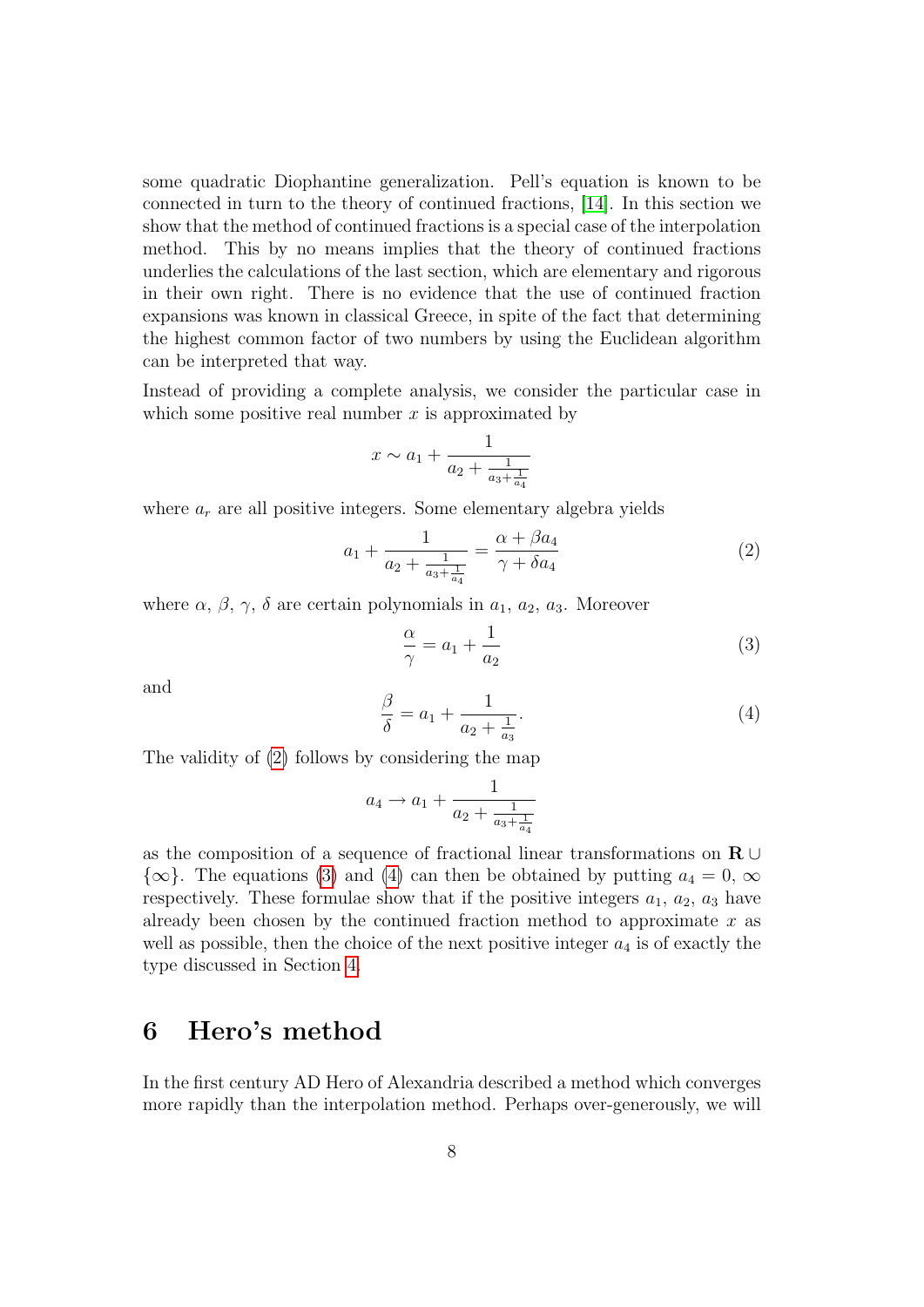use the term 'Hero's method' to refer to any algorithm for calculating square roots that relies upon the fact that the arithmetic mean of two numbers is greater than their geometric mean, which in turn is larger than their harmonic mean. The AM-GM inequality is mathematically equivalent to the GM-HM inequality and is a special case of the Elements, Book 5, Prop. 25. It may be proved by observing that one can put four disjoint rectangles of size  $a \times b$  inside a square with edge length  $a + b$ , as in Figure [3.](#page-8-0) These means were known to the Pythagoreans and were mentioned in Plato's Timaeus 35, 36.



<span id="page-8-0"></span>Figure 3: The AM-GM inequality

Hero's original method may be found in his Metrica, which was lost for many centuries, but eventually rediscovered in 1896 in Constantinople by R Schöne. An account of Hero's mathematical work may be found in [\[7,](#page-13-3) Chap. 18] and other important contributions of his are described in [\[10\]](#page-13-10). Applying Hero's other important contributions of his are described in [10]. Applying Hero's method to the numbers a and  $b = 3/a$ , whose geometric mean is  $\sqrt{3}$ , one obtains

$$
a' = \frac{a+3/a}{2} > \sqrt{3}.
$$

Starting from  $a = 5/3$  this can be applied twice to yield

$$
\frac{26}{15}
$$
 >  $\sqrt{3}$  and then  $\frac{1351}{780}$  >  $\sqrt{3}$ .

In spite of this, it is not possible to use arithmetic and harmonic means to obtain Archimedes' lower bound  $\frac{265}{153}$ , because of the following theorem; note that 3 is not a factor of 265. This proves that Archimedes did not use Hero's method to obtain his lower bound.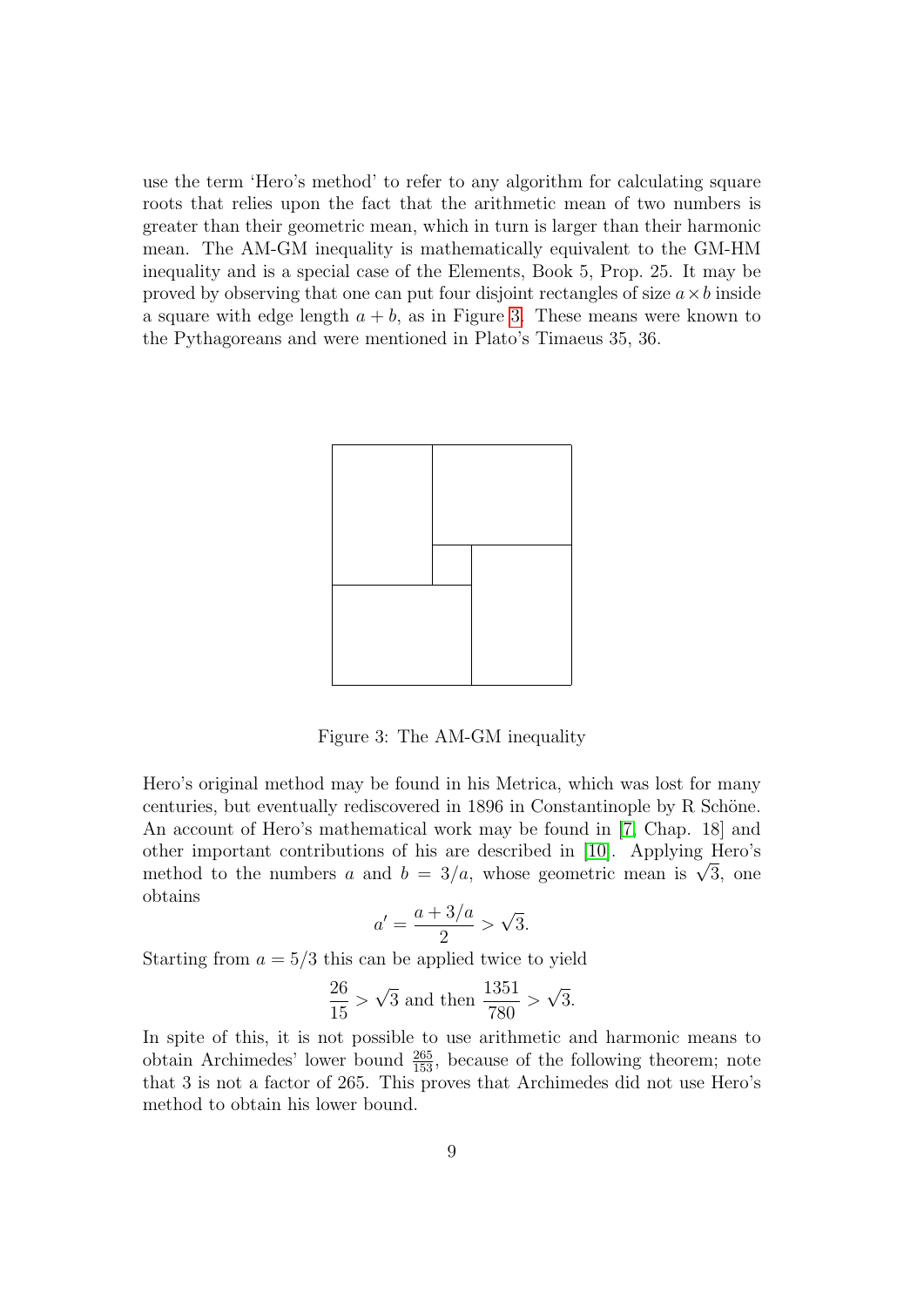**Theorem 1** Let x, y be two distinct positive rational numbers with  $xy = 3$ and let a, h be their arithmetic and harmonic means respectively. Then  $ah = 3$ and let a, n be their arithmetic and harmonic means respectively. The and  $h < \sqrt{3} < a$ . Moreover 3 must be a factor of the numerator of h.

Proof The formulae

$$
a = \frac{x + 3/x}{2}
$$
,  $h = \frac{2}{1/x + x/3}$ 

yield  $ah = 3$ . The second statement of the theorem follows from the fact that the arithmetic mean of two numbers is greater than their geometric mean, which is 3 in this case, while their harmonic mean is smaller.

In order to prove the final statement we put  $x = n/m$  where m, n are relatively prime, and consider the resulting expression

$$
h = \frac{6mn}{3m^2 + n^2},
$$

in which the numerator and denominator may have some common factors. One needs to consider the effect of removing these. If 3 is not a factor of  $n$  then it is not a factor of the denominator, so the 3 is the numerator cannot cancel out. If 3 is a factor of n then it cannot be a factor of  $m$ , so 3 is a factor of the denominator but  $3^2$  is not. On the other hand  $3^2$  is a factor of the numerator, so after reducing h to its lowest terms, the numerator must retain a factor 3.  $\Box$ 

In his account of Hero's work, Heath describes a complicated mixed strategy for obtaining Archimedes' lower bound, [\[7,](#page-13-3) pp. 324, 325]. He first applies Hero's method starting from  $a = 1$  to obtain

<span id="page-9-0"></span>
$$
\frac{97}{56} < \sqrt{3} < \frac{168}{97} \tag{5}
$$

in three steps. Further iterations of Hero's method from this starting point do not yield Archimedes' upper or lower bounds. Then he observes that if one applies the interpolation method to the two fractions in [\(5\)](#page-9-0) one obtains

$$
\frac{97+168}{56+97} = \frac{265}{153}
$$

and leaves the reader to infer that this is a lower bound. Finally he re-applies Hero's method starting from  $a = 5/3$  to obtain Archimedes' upper bound. Although he does eventually obtain the result required, he does so by using Hero's method with two different starting points and provides no reason why one should then apply the interpolation method to the particular pair of fractions in [\(5\)](#page-9-0) rather than to some other pair. It therefore fails to satisfy our third and fourth criteria for a satisfactory solution to the problem.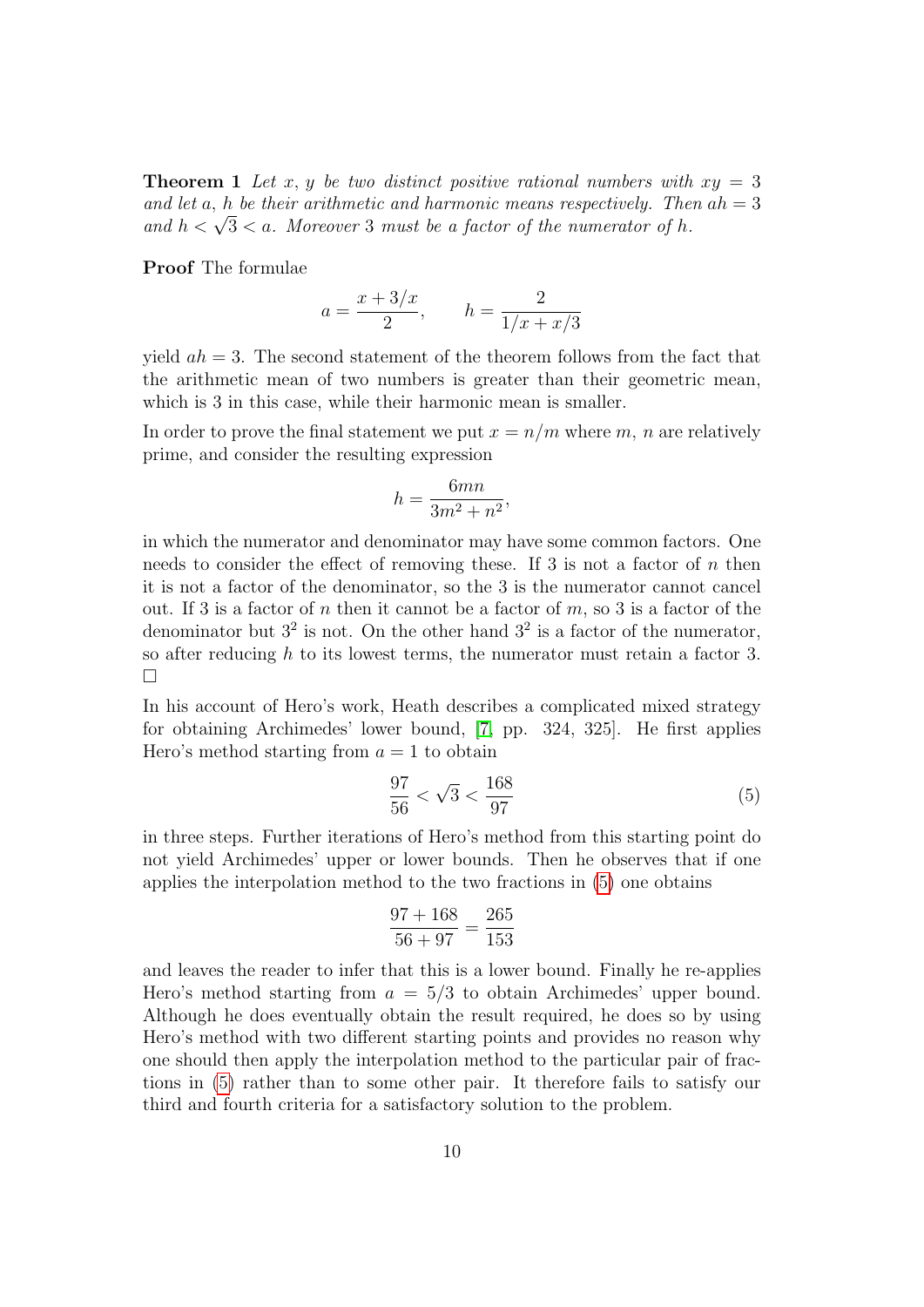## <span id="page-10-0"></span>7 Upper and lower bounds on  $\pi$

Archimedes' upper and lower bounds

$$
3\tfrac{10}{71}<\pi<3\tfrac{1}{7}
$$

on  $\pi$  have been discussed in some detail by Heath, [\[7,](#page-13-3) pp. 50-56]. We follow his account of Archimedes' text, but draw significantly different conclusions about the often unstated numerical methods that Archimedes used at various stages in the calculation.

Archimedes' upper and lower bounds were obtained by approximating the edge lengths of regular polygons that have 6, 12, 24, 48, and finally 96 edges. There are three reasons for his residual error: he started with upper and lower bounds are three reasons for his residual error: he started with upper and lower bounds<br>to  $\sqrt{3}$  rather than the exact value, at each stage he obtained upper or lower bounds on certain further square roots, and he stopped at the 96-gon stage. Numerically his final result is

$$
3.140845 < \pi < 3.142857.
$$

With current computational facilities, one can assess the effect of the inexact values of Archimedes' square roots as follows. The exact bounds obtained by calculating the total perimeter of the 96-gon are

$$
96\sin(\pi/96) < \pi < 96\tan(\pi/96),
$$

which translate into the numerical bounds

$$
3.141031 < \pi < 3.142714.
$$

By Taylor's theorem, each further doubling of the number of sides reduces both errors by a factor of 4. At each stage the error in the upper bound is about twice as big as the error in the lower bound – until the rounding errors become important.

Archimedes relied on the following theorem to pass from one polygon to another with twice the number of sides.

<span id="page-10-1"></span>**Theorem 2 (Elements, Book 1, Props. 5 and 32)** Let  $\theta_n$  be the internal angle of the right-angled triangle with edge lengths  $a_n$ ,  $c_n$  and  $b_n = \sqrt{a_n^2 + c_n^2}$ , as shown in Figure [4.](#page-11-0) Then the triangle with edge lengths

$$
c_{n+1} = c_n
$$
,  $a_{n+1} = a_n + b_n$ ,  $b_{n+1} = \sqrt{a_{n+1}^2 + c_{n+1}^2}$ 

has internal angle  $\theta_{n+1} = \theta_n/2$ .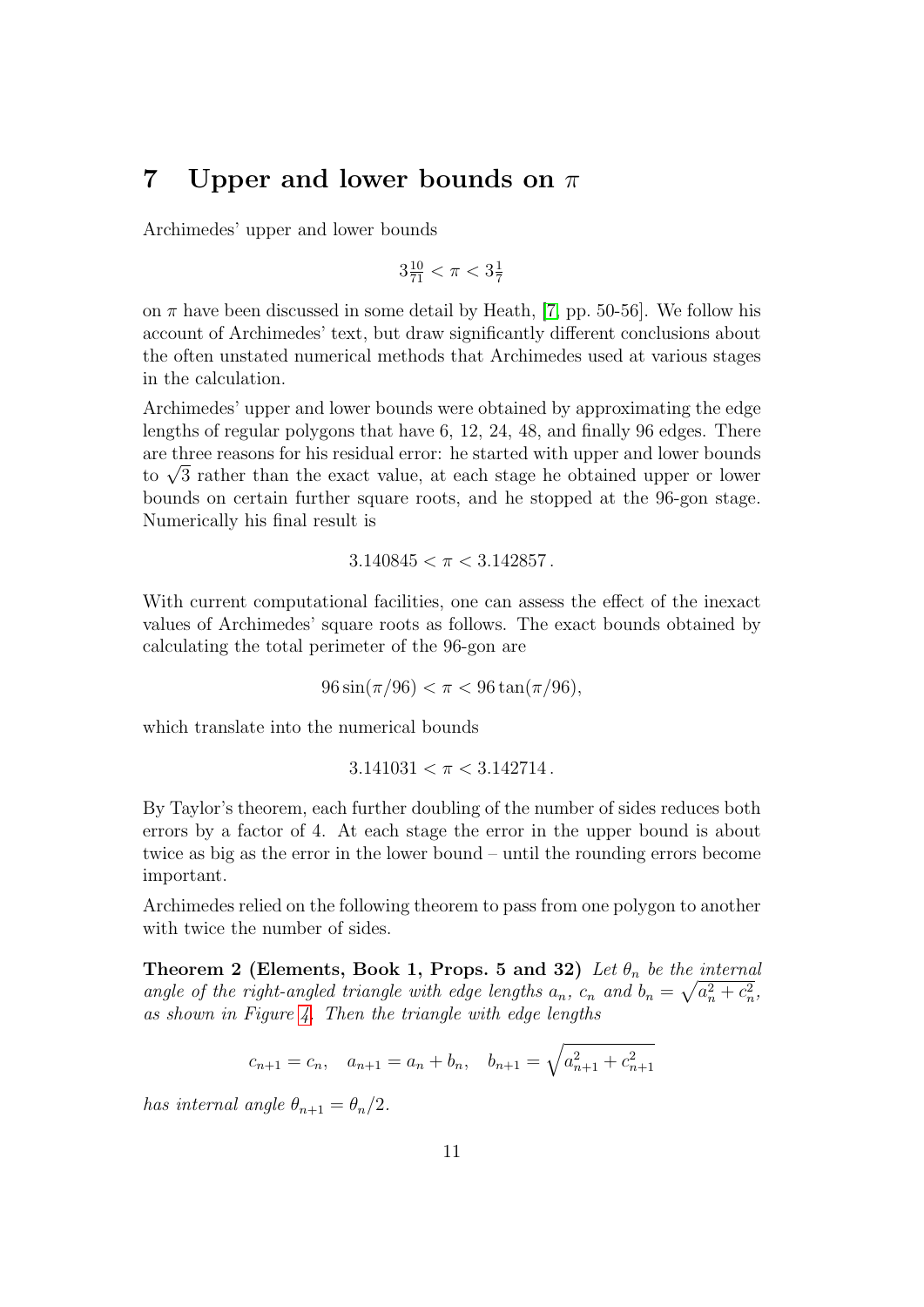

<span id="page-11-0"></span>Figure 4: Halving the internal angle

Applying Theorem [2](#page-10-1) repeatedly, Archimedes had to evaluate seven square Applying Theorem 2 repeatedly, Archimedes had to evaluate seven square roots, in addition to  $\sqrt{3}$ , but did not explain how he did this, [\[7,](#page-13-3) pp. 55, 56]. Five of the seven square roots are approximated, above or below as necessary, by an integer plus a fraction whose denominator is 4 or 8. Any explanation of how he performed the calculations must take this fact into account. It is probably relevant that dyadic fractions had already been used in measurement by the ancient Egyptians. One of his bounds was

$$
\gamma = \sqrt{571^2 + 153^2} > 591 \frac{1}{8}.
$$

A numerical computation of the LHS yields  $\gamma \sim 591.14296$ , which confirms his result and indicates its level of accuracy.

It is likely that Archimedes proceeded as follows. First he found the integer part n of  $\gamma$ . This could have been done by using Pythagoras' theorem graphically, i.e. by drawing the right angled triangle whose two shorter edges had lengths 571 and 153. This produces the approximate value 590 for the hypotenuse immediately, after which a few calculations yield  $591 < \gamma < 592$ . He then applied the following interpolation method to obtain more accurate upper and lower bounds. He bisected the interval [591, 592] and chose the subinterval containing  $\gamma$  by calculating the square of the midpoint; after repeating this procedure three times, he chose the left hand end of the resulting subinterval because he needed a lower bound to  $\gamma$ . If this is how he proceeded, he would have obtained the results in Table [4,](#page-12-0) which yields  $(591\frac{1}{8})^2 < 571^2 + 153^2$ , or equivalently  $591\frac{1}{8} < \gamma$ .

The squares in the above interpolation could have been calculated directly, but starting from the fourth line Archimedes might have used the formula

<span id="page-11-1"></span>
$$
\left(\frac{a+b}{2}\right)^2 = \frac{a^2+b^2}{2} - \left(\frac{a-b}{2}\right)^2,\tag{6}
$$

which would have reduced his labour considerably, because at each stage  $a^2$ ,  $b^2$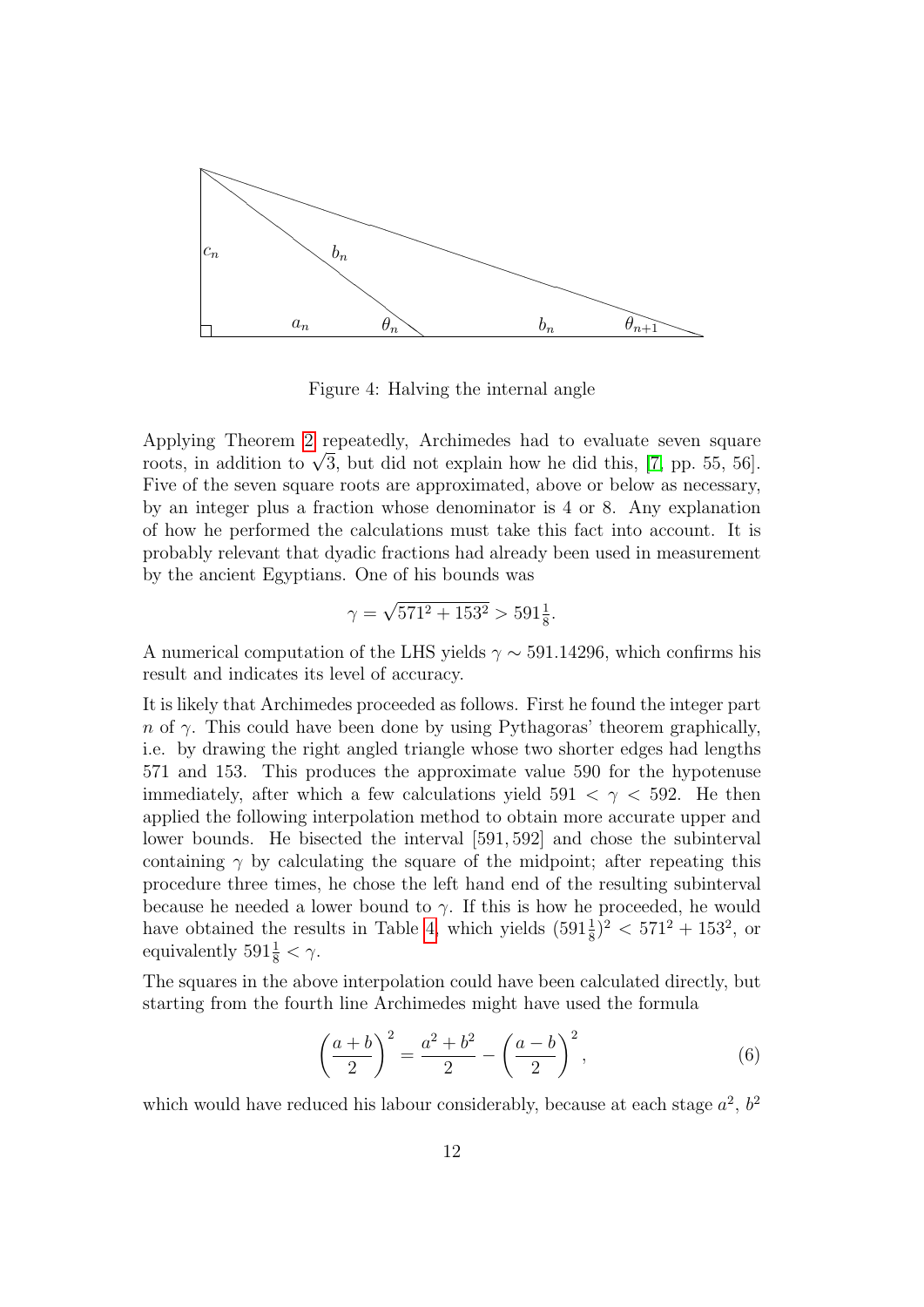$$
\gamma^2 = 571^2 + 153^2 = 349450,
$$
  
\n
$$
590^2 = 348100,
$$
  
\n
$$
592^2 = 350464,
$$
  
\n
$$
591^2 = 349281,
$$
  
\n
$$
(591\frac{1}{2})^2 = 349872\frac{1}{4},
$$
  
\n
$$
(591\frac{1}{4})^2 = 349576\frac{9}{16},
$$
  
\n
$$
(591\frac{1}{8})^2 = 349428\frac{49}{64}.
$$

<span id="page-12-0"></span>Table 4: Calculations to determine  $\gamma$ 

and  $a - b$  are all known. The formula [\(6\)](#page-11-1) is contained in the Elements, Book 2, Prop. 9 or 10.

We next discuss the first of the two exceptional cases, in which Archimedes recorded the inequality

$$
\alpha = \sqrt{1823^2 + 240^2} < 1838 \frac{9}{11}.
$$

A numerical computation yields  $\alpha \sim 1838.7302$ , so according to the above method Archimedes should have recorded the better upper bound  $1838\frac{3}{4}$ . It is plausible that he obtained this value by the interpolation method described above, and then adjusted it at the next step, where he used the simplification

$$
\frac{1823 + 1838\frac{9}{11}}{240} = \frac{3661\frac{9}{11}}{240} = \frac{1007}{66}.
$$

This sufficed for his purposes and would have reduced the labour involved in later calculations. Unfortunately the fraction

$$
\frac{3661\frac{3}{4}}{240}
$$

cannot be simplified.

The second exceptional case must have a different explanation. Archimedes obtained √

<span id="page-12-1"></span>
$$
\beta = \sqrt{1007^2 + 66^2} < 1009\frac{1}{6} \tag{7}
$$

which led him after one further calculation to

<span id="page-12-2"></span>
$$
\pi > \frac{96 \times 66}{2017\frac{1}{4}} > 3\frac{10}{71} \quad (\sim 3.140845). \tag{8}
$$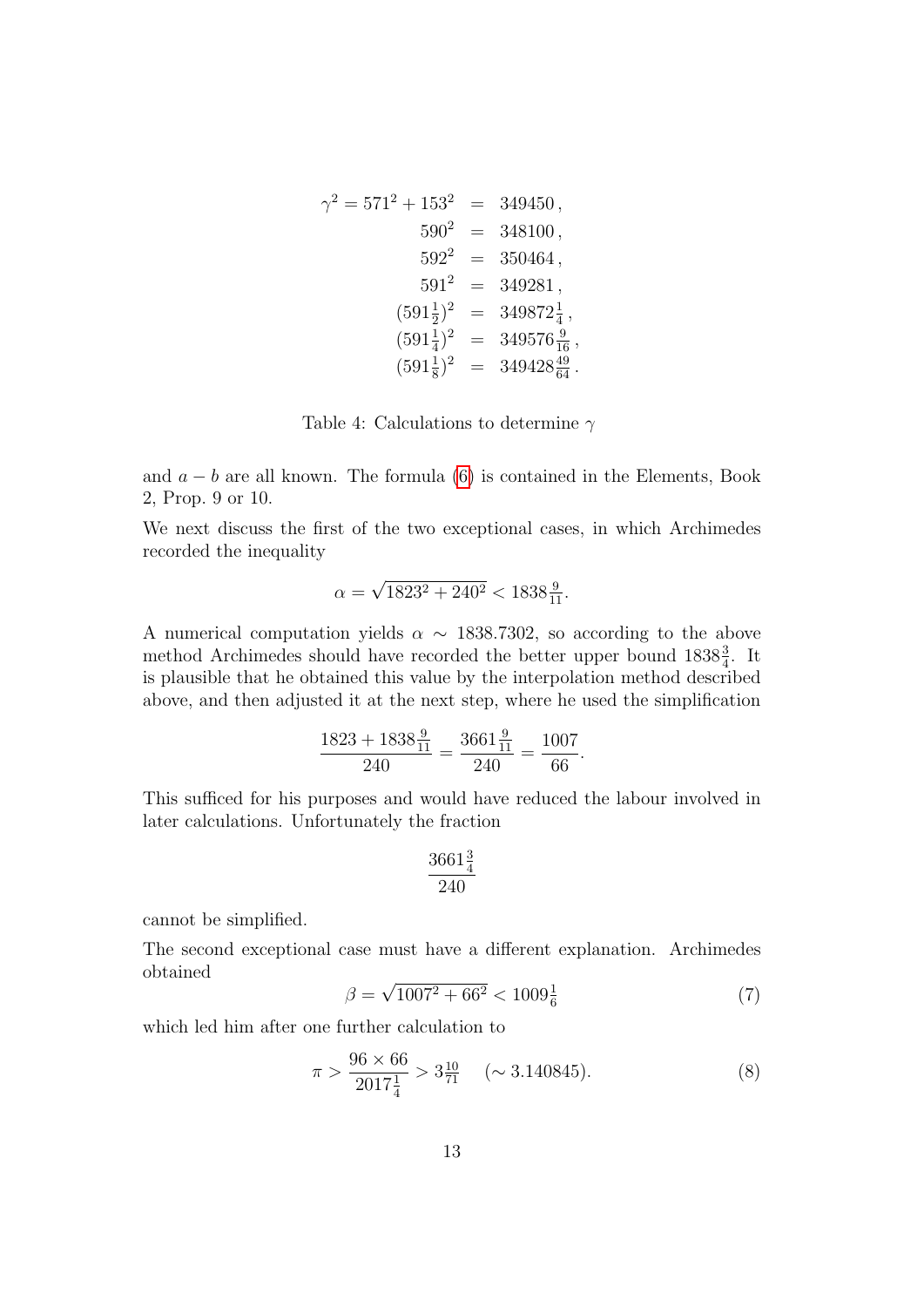It is suggested that he originally proved that  $\beta < 1009\frac{1}{4}$  by the interpolation method, and then continued to obtain

$$
\pi > \frac{96 \times 66}{2017\frac{1}{3}} > 3\frac{9}{64} \quad (= 3.140625).
$$

Not satisfied with this, he modified the interpolation method slightly to obtain [\(7\)](#page-12-1) and then the slightly better lower bound [\(8\)](#page-12-2) on  $\pi$ .

Acknowledgements I should like to thank Y. N. Petridis, J. R. Silvester and D. R. Solomon for helpful comments.

### References

- <span id="page-13-0"></span>[1]<http://www.mathpages.com/home/kmath038.htm>
- <span id="page-13-9"></span>[2] Archimedes Palimpsest Project,<http://www.archimedespalimpsest.org/>
- <span id="page-13-5"></span>[3] Cuomo, S., Ancient Mathematics, Routledge, London, 2001.
- <span id="page-13-1"></span>[4] Dominus, M., at<http://blog.plover.com/math/sqrt-3-2.html>
- <span id="page-13-7"></span>[5] Fitzpatrick, R., at<http://farside.ph.utexas.edu/euclid.html>
- <span id="page-13-2"></span>[6] Heath, Sir Thomas, A History of Greek Mathematics, Volume 1, from Thales to Euclid, Clarendon Press, Oxford, 1921.
- <span id="page-13-3"></span>[7] Heath, Sir Thomas, A History of Greek Mathematics, Volume 2, from Aristarchus to Diophantus, Dover, New York, 1981; reprint of 1921 edition with errata corrected.
- <span id="page-13-6"></span>[8] Heath, T. L., The Thirteen Books of Euclid's Elements, (3 volumes with commentary), Dover Publ., New York, 1956.
- <span id="page-13-8"></span>[9] Joyce, D. E., http://aleph0.clarku.edu/∼[djoyce/java/elements/toc.html](http://aleph0.clarku.edu/~djoyce/java/elements/toc.html)
- <span id="page-13-10"></span>[10] Papadopoulos, E., Heron of Alexandria, pp. 217-245 in 'Distinguished Figures in Mechanism and Machine Science, Their Contributions and Legacies', Book Series on History of Mechanism and Machine Science, Springer-Verlag, 2007,.
- <span id="page-13-4"></span>[11] Sondheimer, E. and Rogerson, A., Numbers and Infinity, Dover Publ., 2006.